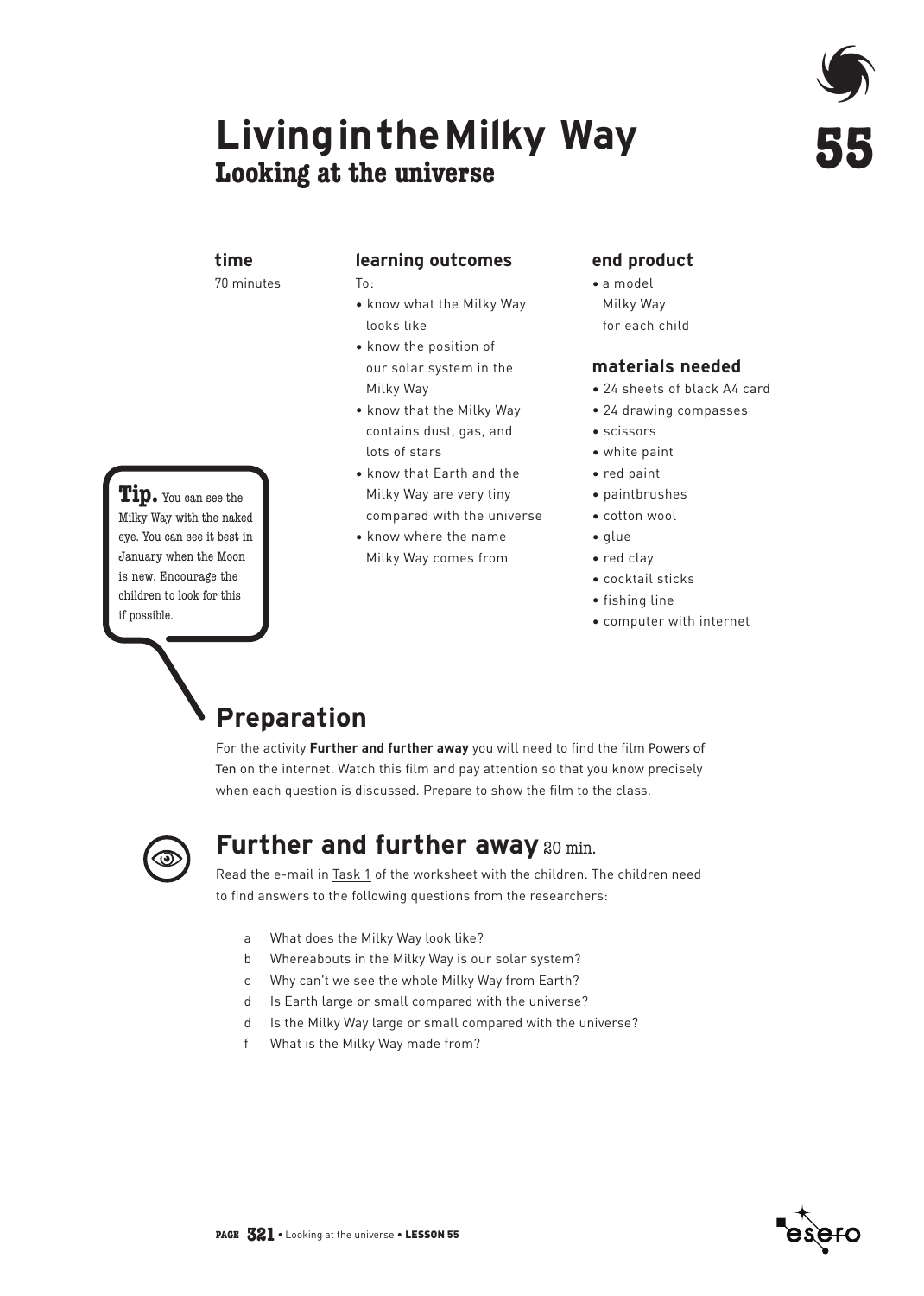Watch the film Powers of Ten with the children in order to find the answers to the researchers' questions. This film shows a journey from a picnic in a grassy meadow in America to a location far beyond the Milky Way. Halfway through the film the journey returns to the grassy meadow and into the hand of one of the picnickers. You are recommended to play the film until the journey returns to the picnic field so that the children get a good impression of the immense size of the universe, and just how tiny the Earth is in comparison. Start by watching the whole film with the children. Explain what they are seeing. Then watch the film again, but this time pause it where relevant to give the children the opportunity to answer the research questions. After they have seen the film, the children will be able to answer questions a to e. Once they have completed the Milky Way craft project the children can answer the final question.



The children investigate what the Milky Way looks like and its position in the universe in relation to our solar system.



## **Make a Milky Way** 30 min.

Now the children have some idea of what the Milky Way looks like, they are going to make a model of it. The children complete Task 2 on the worksheet.





## **What do you know about the Milky Way?** 15 min.

The children read the instructions in Task 3 and write all the answers to the research questions in the e-mail in Task 1. If necessary, watch the film Powers of Ten one more time. Discuss the answers in the e-mail.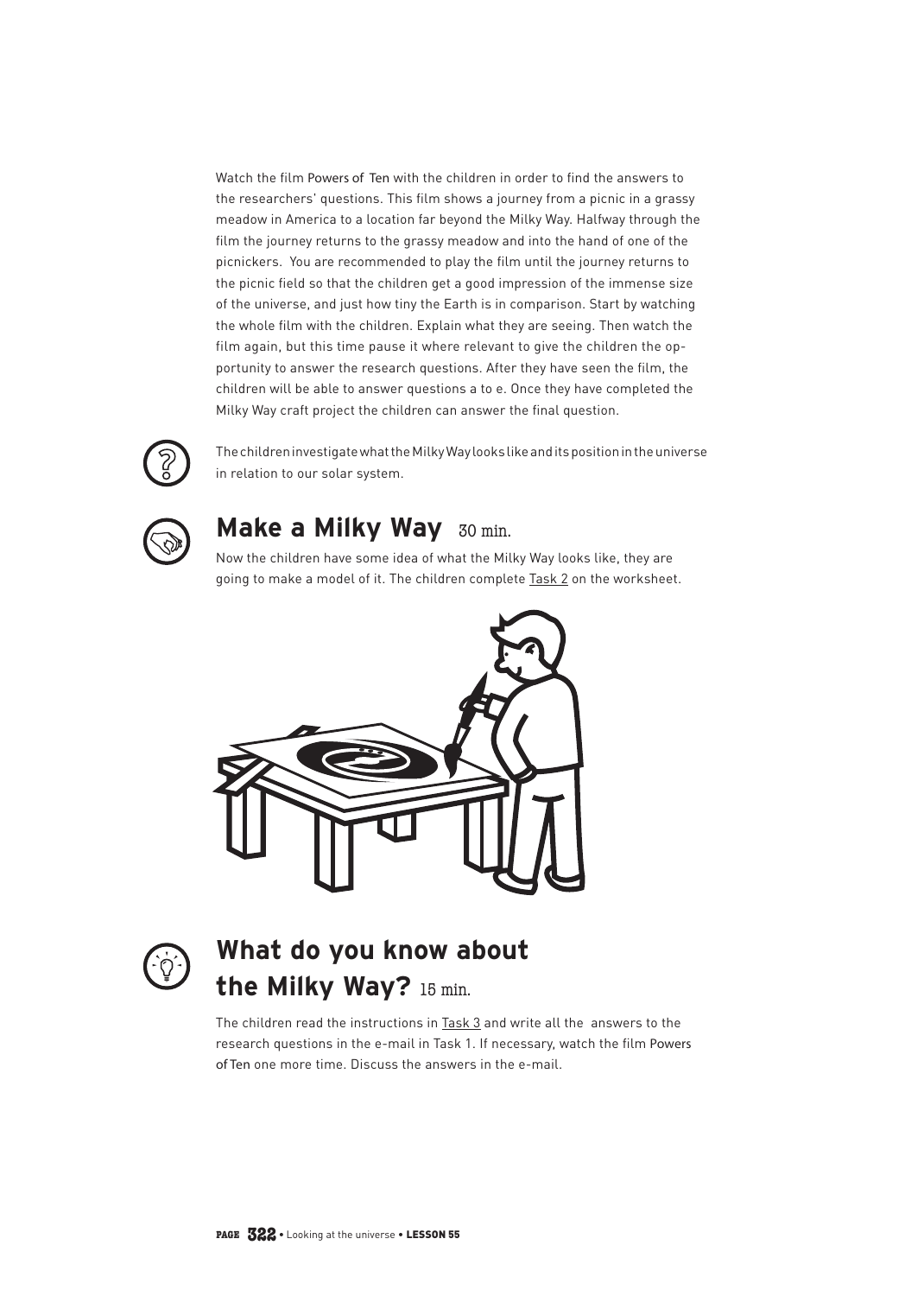- a If we could view the Milky Way from the side, it would look like a saucer with a bulge in the middle.
- b The Earth's solar system is situated on a spiral arm about two-thirds of the way from the centre of the Milky Way.
- c We don't have any telescopes that can reach far enough out from the Milky Way to take a good photograph of it as a whole. The existing pictures of the Milky Way look like real photographs, but are in fact an artist's impression of what we think it looks like. Explain that it is possible to see part of the Milky Way at night when the sky is dark. It is easy to photograph the Milky Way from Earth, because this is the part we can see.
- d The most important aspect of this question is that the children see that Earth is only a tiny part of the Milky Way.
- e Here again, the Milky Way is only a tiny part of the much larger universe.
- The Milky Way is a galaxy made up from dust, gas, and at least 200 billion stars, most of which can be found in the disc. The system contains old stars, younger stars, dust, and gas clouds. It is composed of a central bulge and a disc with four large and several smaller spiral arms.

Good to know. It takes 8 minutes for light from the Sun to reach Earth. It takes much longer for light from the other stars to reach Earth. So when we look at the universe we are really looking into the past. The mass of the universe is estimated to be 100 billion times greater than the mass of the Sun.



### **The name Milky Way** 5 min.

Ask the children if they know where the name Milky Way comes from. Egyptian mythology describes the Milky Way as being formed by the milk from a celestial cow. The four feet of the cow were supported by the four corners of the Earth. Greek mythology tells the story that Hera, the wife of Zeus had been given the baby Heracles to breastfeed. When she realised he was not her own child, she pushed him away. The milk that was spilled became the Milky Way.

It is important that the children realise that long ago people had no idea what the Milky Way really was.

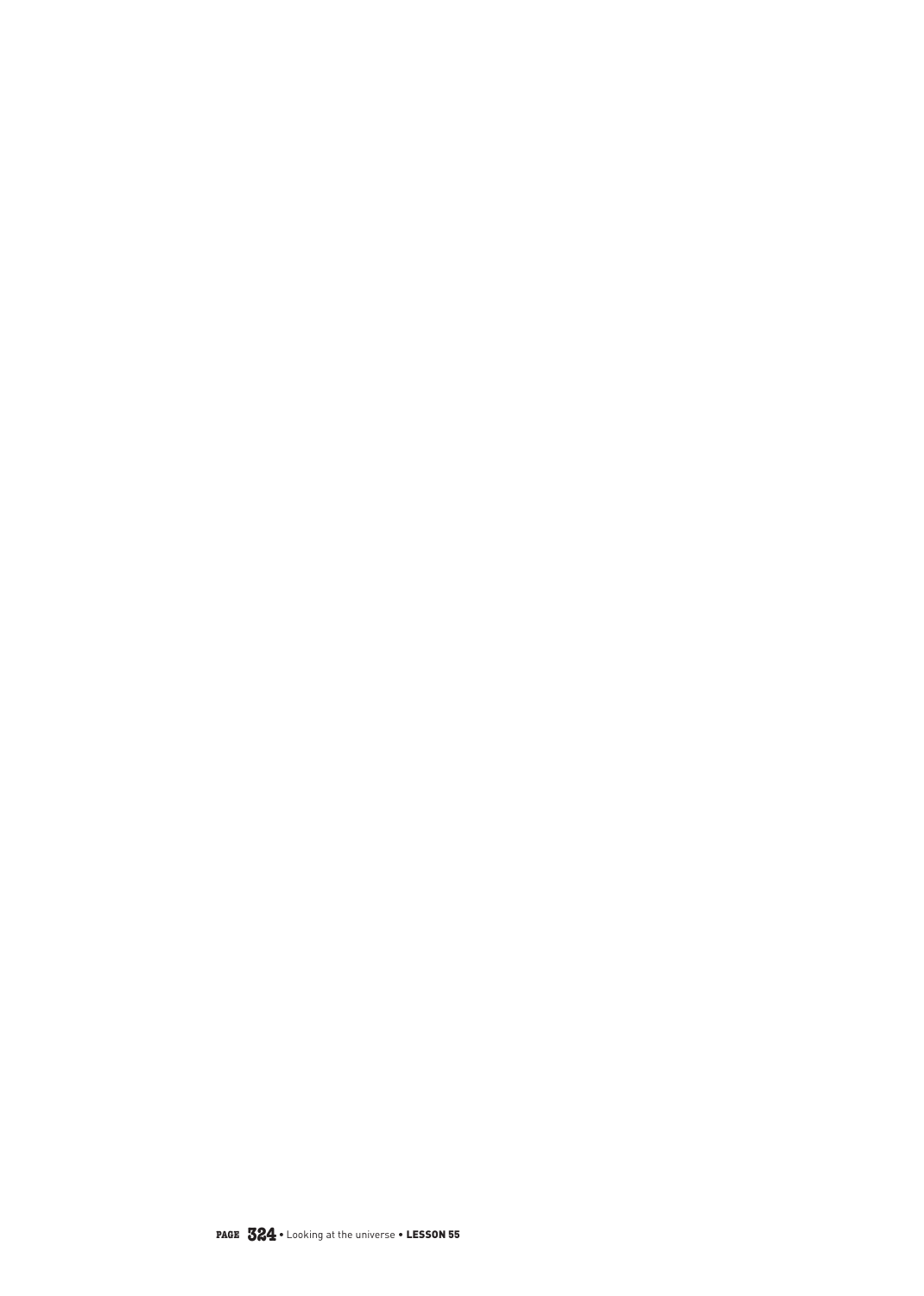# **Living in the Milky Way**

|                   | Read this e-mail sent by a researcher.                                                                                                                                                                                                  |
|-------------------|-----------------------------------------------------------------------------------------------------------------------------------------------------------------------------------------------------------------------------------------|
| $\bm{\mathbb{O}}$ |                                                                                                                                                                                                                                         |
|                   | $\bullet\bullet\bullet$<br>HELP!<br>$\bigcirc$<br>Send<br>Chat<br>Attach<br><b>Address</b><br>Save As Draft<br><b>Fonts</b><br>Colors                                                                                                   |
|                   | Year 5-6<br>To:                                                                                                                                                                                                                         |
|                   | Cc:                                                                                                                                                                                                                                     |
|                   | Subject:<br>HELP!                                                                                                                                                                                                                       |
|                   | Signature: $\sim$ $\frac{1}{2}$ $\sqrt{1}$ $\sqrt{1}$ $\sqrt{1}$<br>$=$                                                                                                                                                                 |
|                   | Dear student,                                                                                                                                                                                                                           |
|                   |                                                                                                                                                                                                                                         |
|                   | My research team has spent a long time gathering information about the Milky Way. This research is so complicated<br>that we need your help. We still need to find the answers to some important questions. Do you think you could help |
|                   | us? The questions are:                                                                                                                                                                                                                  |
|                   |                                                                                                                                                                                                                                         |
|                   | What does the Milky Way look like?<br>a.                                                                                                                                                                                                |
|                   |                                                                                                                                                                                                                                         |
|                   |                                                                                                                                                                                                                                         |
|                   | Whereabouts in the Milky Way is our solar system?<br>b                                                                                                                                                                                  |
|                   |                                                                                                                                                                                                                                         |
|                   | Why can't we see the whole Milky Way from Earth?<br>С                                                                                                                                                                                   |
|                   |                                                                                                                                                                                                                                         |
|                   | Is Earth large or small compared with the universe?<br>d                                                                                                                                                                                |
|                   |                                                                                                                                                                                                                                         |
|                   | Is the Milky Way large or small compared with the universe?<br>d                                                                                                                                                                        |
|                   |                                                                                                                                                                                                                                         |
|                   | f                                                                                                                                                                                                                                       |
|                   | What is the Milky Way made from?                                                                                                                                                                                                        |
|                   |                                                                                                                                                                                                                                         |
|                   | Thank you very much for your help!<br>This means that we will not take so long to complete our research.                                                                                                                                |



YEAR 5-6

 $\int$ 

**55**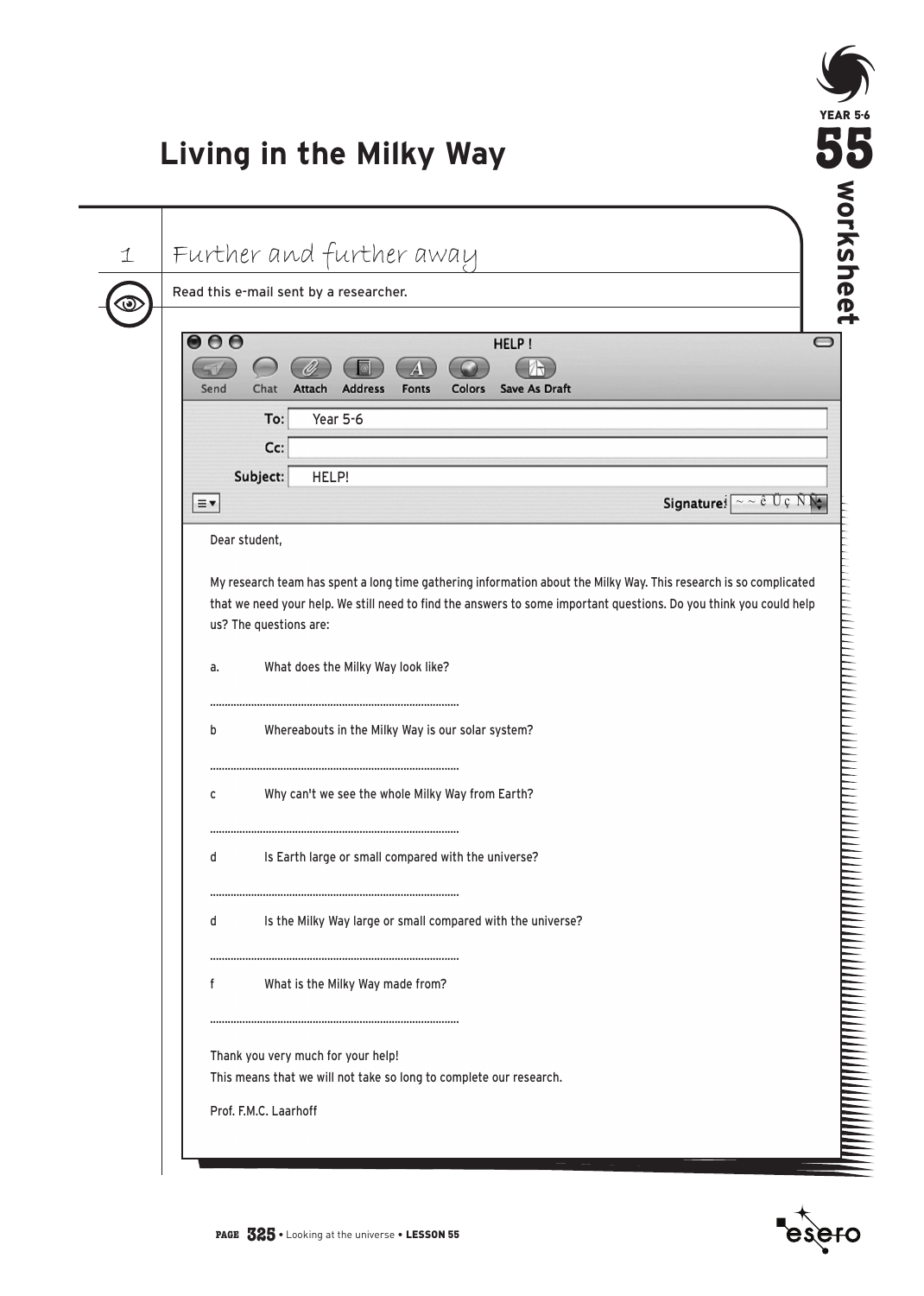| $\mathcal{Q}$ | Make a Milky Way                                                                                  |
|---------------|---------------------------------------------------------------------------------------------------|
|               | You are going to make a model of the Milky Way.                                                   |
|               |                                                                                                   |
|               | What do you need?                                                                                 |
|               | • black card<br>• cotton wool                                                                     |
|               | • drawing compass<br>• glue                                                                       |
|               | • pencil<br>• red clay                                                                            |
|               | · scissors<br>· cocktail sticks                                                                   |
|               | • red and white paint<br>• fishing line                                                           |
|               | • brushes                                                                                         |
|               |                                                                                                   |
|               | What do you need to do?                                                                           |
|               | Set your compass points to a distance of 10cm. This is the radius<br>$\mathbf{1}$                 |
|               | of your circle.                                                                                   |
|               | Use the compass to draw a circle on the black card. Cut out the circle. In real<br>2 <sup>1</sup> |
|               | life this circle has a diameter of 946,052,800,000,000,000 kilometres!                            |
|               | Use white paint to paint the circle of the Milky Way. Look carefully at the<br>3                  |
|               | drawing below before you start painting. Make sure that the spiral                                |
|               | turns left; that is anticlockwise.                                                                |
|               |                                                                                                   |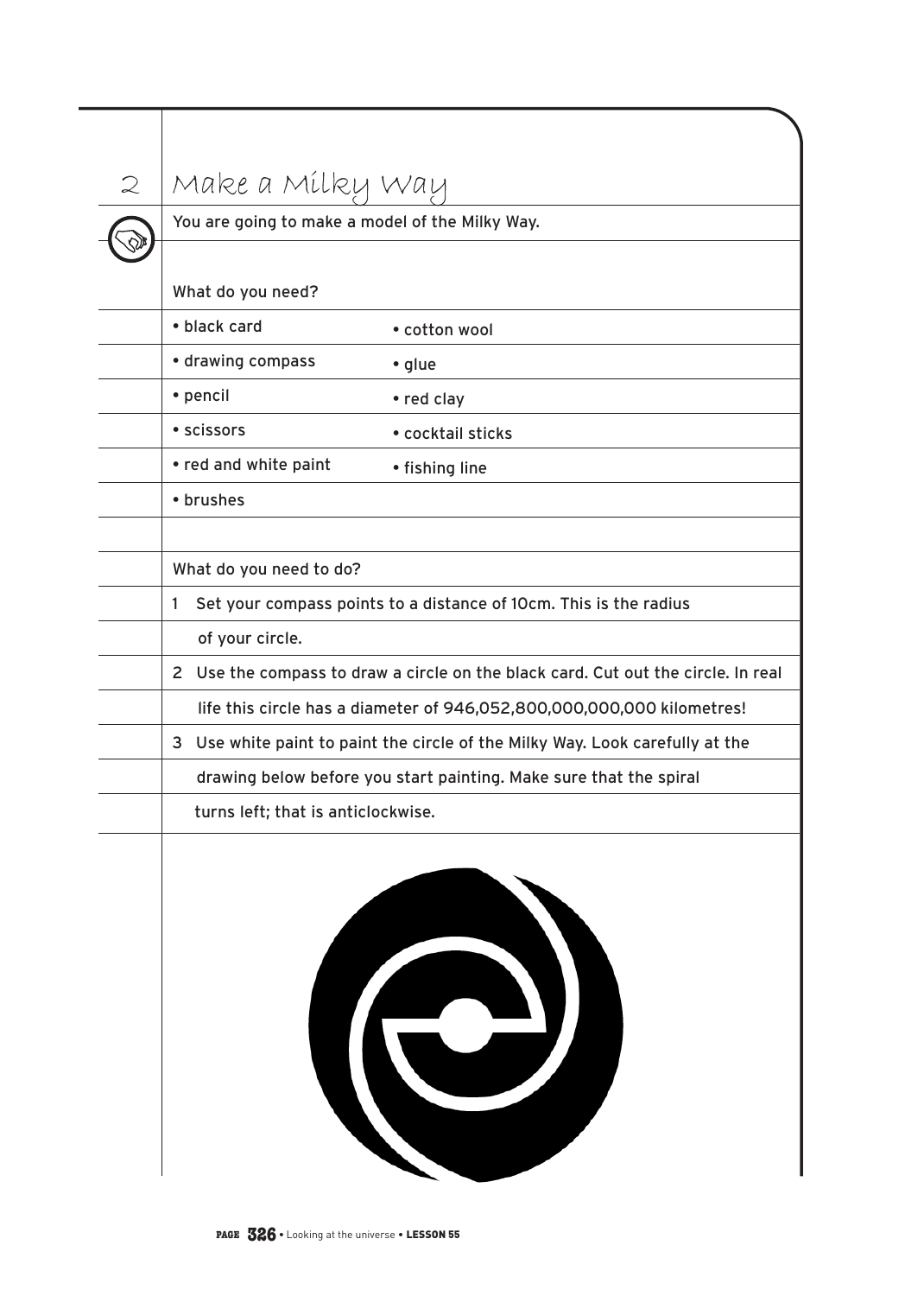|                               | Use red paint to paint dots on your Milky Way. These dots are groups of<br>4                                                            |
|-------------------------------|-----------------------------------------------------------------------------------------------------------------------------------------|
|                               | stars. Use a pencil to draw a cross in the outermost ring of your Milky Way.                                                            |
|                               | This shows the position of our solar system!                                                                                            |
|                               | Wait for the paint to dry. When the paint is dry, turn over the disc.<br>5                                                              |
|                               | Now paint a mirror image of the Milky Way on this side using the white paint.<br>6                                                      |
|                               | Look carefully at the drawing again to see how you should paint.                                                                        |
|                               | Use the red paint to paint some more dots on this side to represent solar<br>7                                                          |
|                               | systems. Put a cross in the same position as the one on the other side                                                                  |
|                               | to show where our solar system is. Wait for the paint to dry.                                                                           |
|                               | Use the red clay to make 10 small balls, about the size of a pea.<br>8                                                                  |
|                               | Push a ball on one end of five cocktail sticks. Prick the cocktail sticks                                                               |
|                               | through the card. Attach the remaining five balls onto the other ends                                                                   |
|                               | of the cocktail sticks. These balls of clay represent star clusters (nebulae).                                                          |
| Tip. Use                      | 9<br>Use the cotton wool to make two flattened balls, each 7 cm wide.                                                                   |
| the compass<br>to prick holes | Use glue to paste these in the centre of both sides of the black card.                                                                  |
| in the card<br>first.         | Ask your teacher to make three holes in your Milky Way model.<br>10                                                                     |
|                               | Thread fishing line through the holes and tie it securely.                                                                              |
|                               | <b>TIP.</b> Apply<br>glue to the card<br>where you want<br>Your Milky Way<br>to paste the<br>cotton wool.<br>is ready to be<br>hung up! |